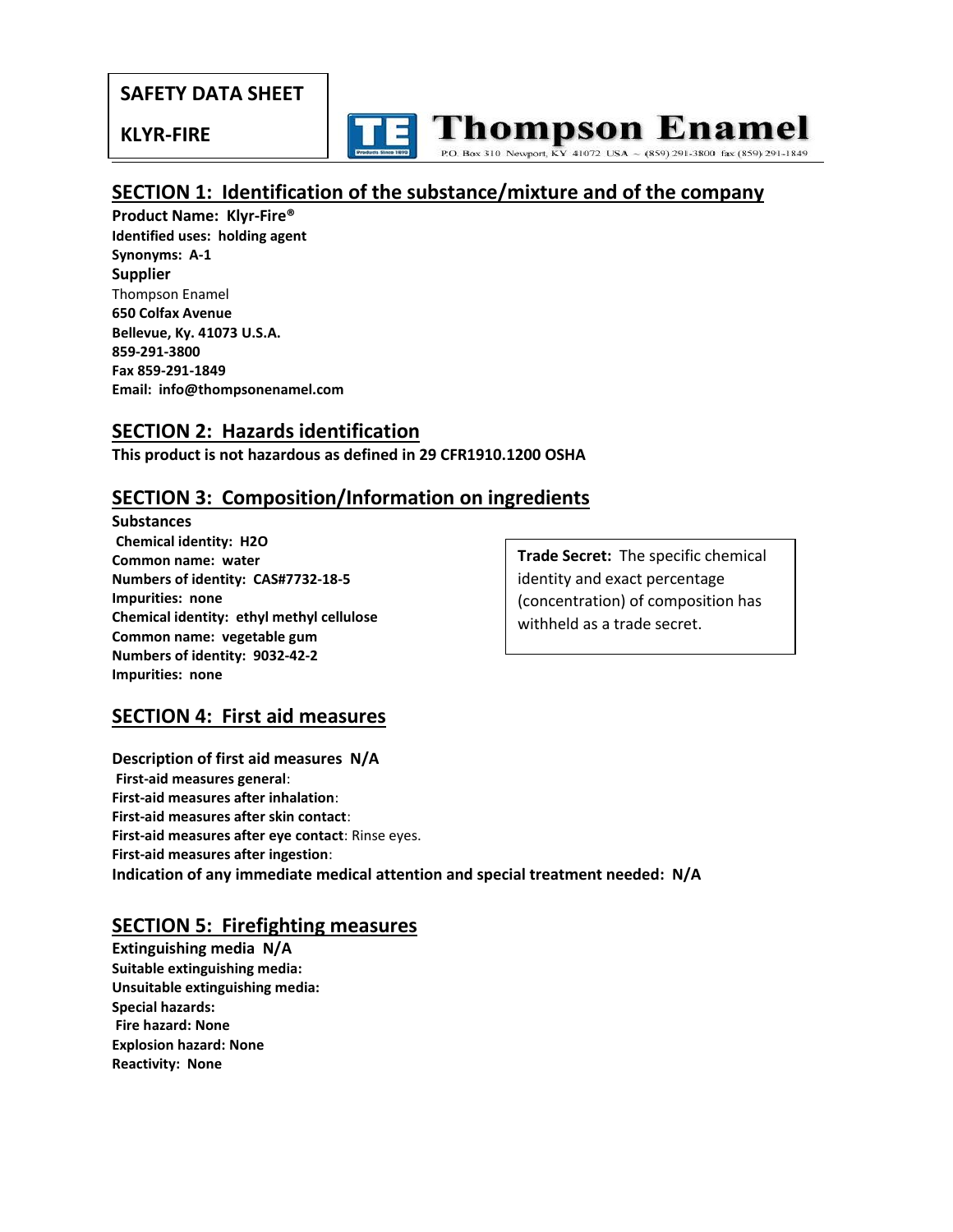

# **SECTION 6: Accidental release measures**

**Personal precautions, protective equipment and emergency procedures N/A General measures**: **For non-emergency personnel For emergency responders Emergency procedures: Environmental precautions Methods and material for containment and cleaning up Methods for cleaning up:** Clean up spills **Reference to other sections** 

#### **SECTION 7: Handling and storage**

#### **Precautions for safe handling:**

**Hygiene measures:** Handle in accordance with good industrial hygiene and safety procedures. Wash hands and other exposed areas with mild soap and water before eating, drinking, or smoking and again when leaving work.

## **SECTION 8: Exposure Controls/Personal protection**

 **Exposure controls** 

#### **SECTION 9: Physical and chemical properties**

**Physical state: Liquid Appearance: Clear Odor: None Freezing point: 32° Boiling point: 212° Flash point: 0 Solubility in water: 100%**

#### **SECTION 10: Stability and reactivity**

**Chemical Stability** Stable

**Reactivity** Nonreactive

**Possibility Of Hazardous Reactions: None**

#### **SECTION 11: Toxicological information**

**Information on toxicological effects Non-toxic**

#### **SECTION 12: Ecological information**

**No specific ecological data are available for this product.**

#### **SECTION 13: Disposal considerations**

**Waste disposal recommendations:** Trash can